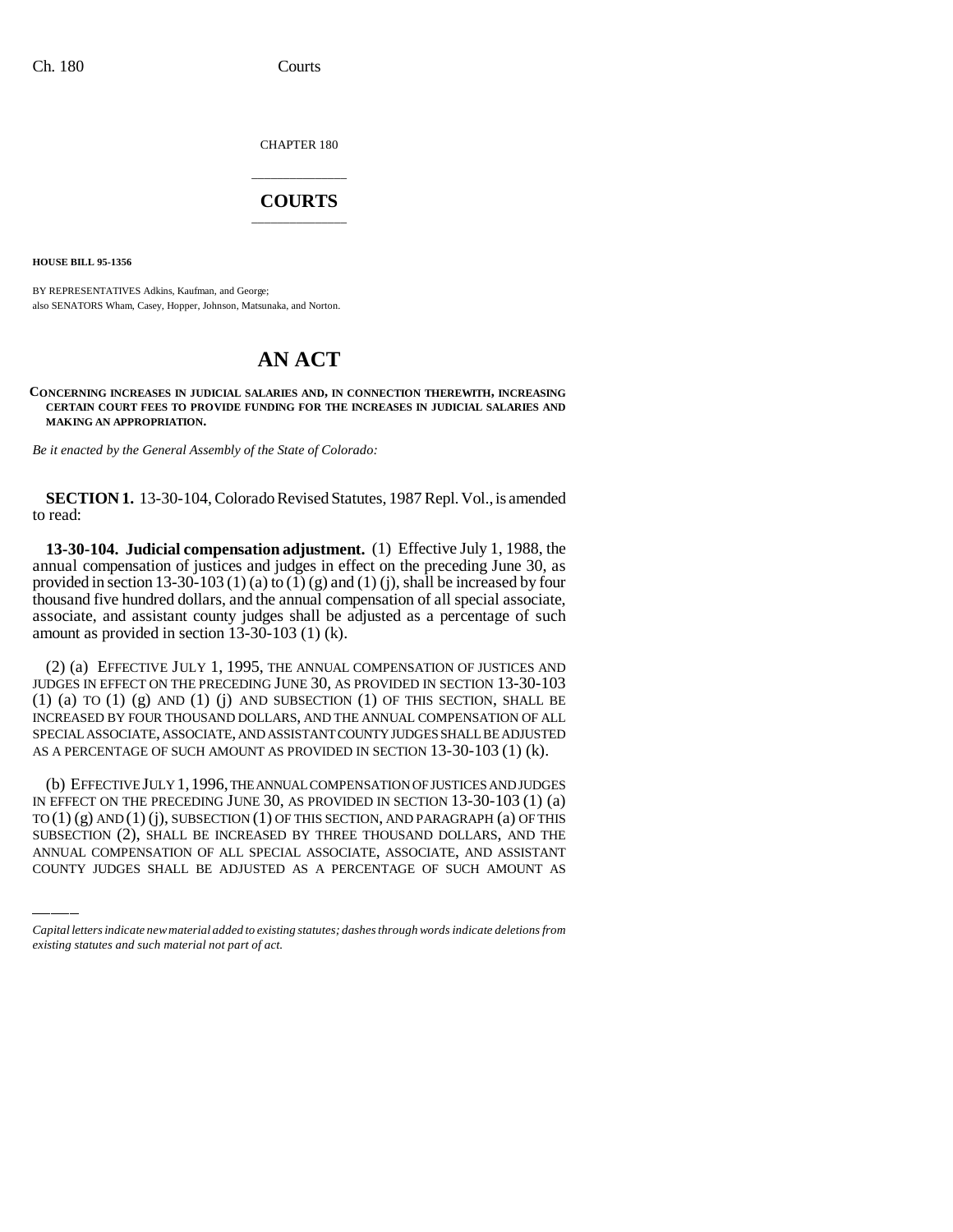### PROVIDED IN SECTION 13-30-103 (1) (k).

(c) EFFECTIVE JULY 1,1997, THE ANNUAL COMPENSATION OF JUSTICES AND JUDGES IN EFFECT ON THE PRECEDING JUNE 30, AS PROVIDED IN SECTION 13-30-103 (1) (a) TO (1) (g) AND (1) (j), SUBSECTION (1) OF THIS SECTION, AND PARAGRAPHS (a) AND (b) OF THIS SUBSECTION (2), SHALL BE INCREASED BY THREE THOUSAND DOLLARS, AND THE ANNUAL COMPENSATION OF ALL SPECIAL ASSOCIATE, ASSOCIATE, AND ASSISTANT COUNTY JUDGES SHALL BE ADJUSTED AS A PERCENTAGE OF SUCH AMOUNT AS PROVIDED IN SECTION 13-30-103 (1) (k).

**SECTION 2.** 13-32-101 (1) (a), (1) (b), (1) (d), (1) (f), and (5), Colorado Revised Statutes, 1987 Repl. Vol., as amended, are amended to read:

**13-32-101. Docket fees in civil actions - support registry fund created.** (1) At the time of first appearance in all civil actions and special proceedings in all courts of record, except in the supreme court and the court of appeals, and except in the probate proceedings in the district court or probate court of the city and county of Denver, and except as provided in subsection (2) of this section and in sections 13-32-103 and 13-32-104, there shall be paid in advance the total docket fees, as follows:

(a) By the petitioner in a proceeding for dissolution of marriage, legal separation, or declaration of invalidity of marriage and by the petitioner in an action for a declaratory judgment concerning the status of marriage, a fee of seventy-nine NINETY dollars;

(b) By the respondent in a proceeding for dissolution of marriage, legal separation, or declaration of invalidity of marriage and by the respondent to an action for a declaratory judgment concerning the status of marriage, PRIOR TO JULY 1, 1997, a fee of forty dollars, AND, ON OR AFTER JULY 1, 1997, A FEE OF FORTY-FIVE DOLLARS;

(d) By each plaintiff, petitioner, third-party plaintiff, and party filing a cross claim or counterclaim filed in a district court of the state, a fee of seventy-nine NINETY dollars, and by each appellant, a fee of fifty dollars; by an appellee and by each defendant or respondent not filing a cross claim or counterclaim, PRIOR TO JULY 1, 1997, a fee of forty dollars, AND, ON OR AFTER JULY 1, 1997, A FEE OF FORTY-FIVE DOLLARS;

(f) By petitioner in adoption proceedings, a fee of seventy-nine NINETY dollars.

(5) In any proceeding held pursuant to articles 5, 10, 11, 13, and 14 of title 14, C.R.S., where a decree or final or permanent order has been entered and more than sixty days have passed, there shall be assessed at the time of filing a motion to modify, amend, or alter said decree or order, a fee of fifteen TWENTY dollars.

**SECTION 3.** 13-32-102 (1) (b), (1) (c), (1) (d), (1) (e), and (1) (f), Colorado Revised Statutes, 1987 Repl. Vol., are amended to read:

**13-32-102. Fees in probate proceedings.** (1) For services rendered by judges and clerks of district or probate courts in all counties of the state of Colorado in proceedings had pursuant to articles 10 to 20 of title 15, C.R.S., the following fees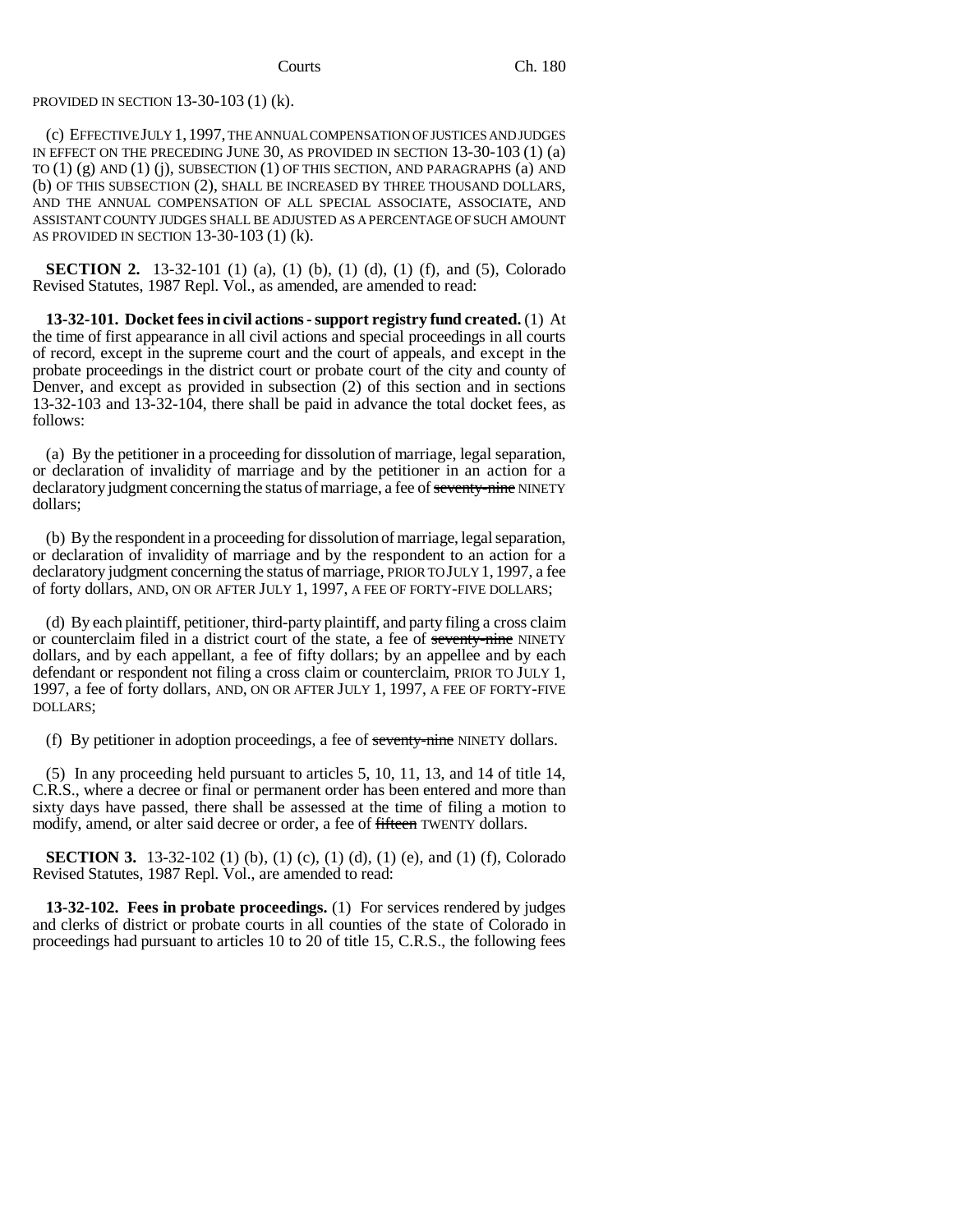Ch. 180 Courts

shall be charged:

(b) Docket fee at time of filing first papers in any estate not coming within the provisions of paragraph (a) of this subsection (1) . . . . . . . . . . . . . . . . 79.00 90.00

(c) Additional fee payable by petitioner at time of filing petition for supervised administration of a decedent's estate pursuant to sections 15-12-501 and 15-12-502, C.R.S., except for contested claims . . . . . . . . . . . . . . . . . . . . . . . . . . . 79.00 90.00

(d) Docket fee to be paid by the claimant prior to hearing on any contested claim, which fee shall be taxed by the district or probate court in the same manner as costs in civil actions . . . . . . . . . . . . . . . . . . . . . . . . . . . . . . . . . . . . . . . . . . . 79.00 90.00

(e) Registration fee for registration of trust pursuant to article 16 of title 15, C.R.S. ....................................................... 75.00 90.00

(f) Docket fee at time of filing first papers in each action relating to  $70.00$ 

**SECTION 4.** 13-32-103 (3), Colorado Revised Statutes, 1987 Repl. Vol., is amended to read:

**13-32-103. Docket fees in special proceedings.** (3) In cases where a motion to authorize a sale in accordance with the provisions of rule 120, C.R.C.P., the applicant shall pay a docket fee of seventy-five NINETY dollars.

**SECTION 5.** 13-53-106, Colorado Revised Statutes, 1987 Repl. Vol., is amended to read:

**13-53-106. Fees.** Any person filing a foreign judgment shall pay to the clerk of the court seventy-five NINETY dollars. Fees for docketing, transcription, or other enforcement proceedings shall be as provided for judgments of the courts of this state.

**SECTION 6.** 15-12-623 (1) (a) (III), Colorado Revised Statutes, 1987 Repl. Vol., as amended, is amended to read:

**15-12-623. Public administrator - administration - reports - fees.** (1) The following court docket fees shall be charged:

(a) Public administrator statements of account in small estates, as "small estates" is defined in section 15-12-1201, having gross assets:

**Fee Tax Total** (III)  $$2,000.00$  or more  $$79.00$   $$89.00$  1.00  $80.00$  90.00

**SECTION 7.** 16-11-204 (2) (a) (V), Colorado Revised Statutes, 1986 Repl. Vol., as amended, is amended to read:

**16-11-204. Conditions of probation.** (2) (a) When granting probation, the court may, as a condition of probation, require that the defendant: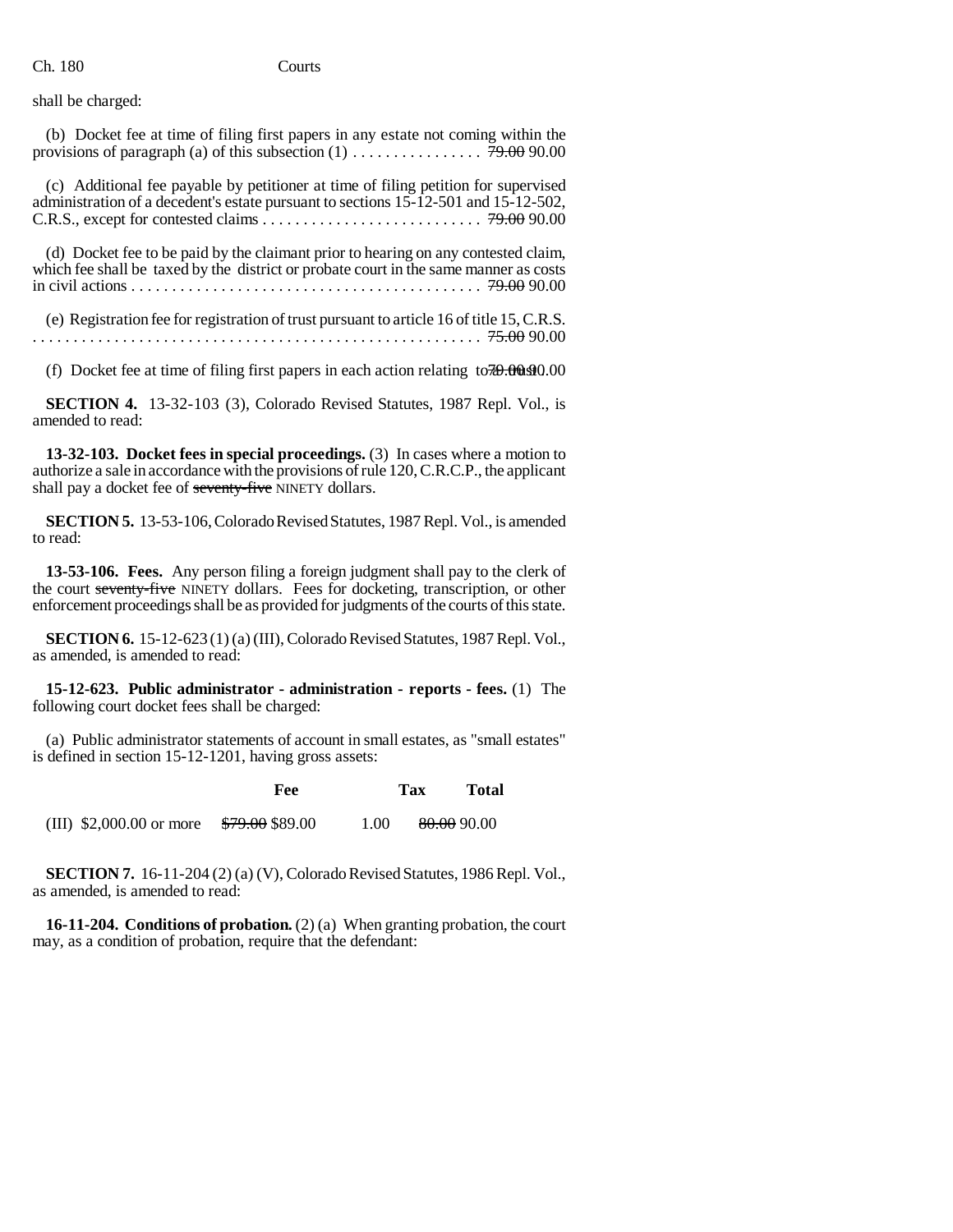(V) Pay reasonable costs of the court proceedings or costs of supervision of probation, or both. When the payment of costs of court or probation supervision is a condition of probation, the court shall fix the amount thereof, which shall not exceed an amount the defendant can or will be able to pay, and shall fix the manner of performance. The probation supervision fee shall be fifty dollars, if the charge is a misdemeanor or petty offense, including traffic offenses. If the charge is a felony, FOR SENTENCES IMPOSED PRIOR TO JULY 1, 1996, the fee shall be twenty dollars per month, and shall be FOR SENTENCES IMPOSED ON OR AFTER JULY 1, 1996, AND, PRIOR TO JULY 1, 1997, THE FEE SHALL BE THIRTY DOLLARS PER MONTH, AND, FOR SENTENCES IMPOSED ON OR AFTER JULY 1, 1997, THE FEE SHALL BE THIRTY-FIVE DOLLARS PER MONTH. THE FEE SHALL BE IMPOSED according to the length of ordered probation.

**SECTION 8. Effective date - applicability.** Sections 3 through 6 of this act shall take effect July 1, 1997, and shall apply to any motions, papers, petitions, claims, judgments, or statements filed, proceedings commenced, or trusts registered on or after such date. The remainder of this act shall take effect July 1, 1995, and shall apply to any action, complaint, claim, cross claim, counterclaim, motion, or judgment filed, any proceeding commenced, or any sentence to probation imposed on or after said date.

**SECTION 9. Appropriation - future appropriation.** (1) (a) In addition to any other appropriation, there is hereby appropriated, out of any moneys in the general fund not otherwise appropriated, to the judicial department for allocation to the administrative special purposes section, for the fiscal year beginning July 1, 1995, the sum of nine hundred eighty thousand forty-four dollars (\$980,044), or so much thereof as may be necessary, for the implementation of this act.

(b) Implementation of this act during the fiscal year beginning July 1, 1996, will require an appropriation from the general fund to the judicial department, for allocation to the administrative special purposes section, for said fiscal year in an amount estimated to be seven hundred thirty-five thousand thirty-three dollars (\$735,033).

(c) Implementation of this act during the fiscal year beginning July 1, 1997, will require an appropriation from the general fund to the judicial department, for allocation to the administrative special purposes section, for said fiscal year in an amount estimated to be seven hundred thirty-five thousand thirty-three dollars (\$735,033).

(2) (a) Implementation of this act during the fiscal year beginning July 1, 1996, will require an appropriation from the general fund to the department of the treasury for said fiscal year in an amount estimated to be twenty-two thousand four hundred dollars (\$22,400).

(b) Implementation of this act during the fiscal year beginning July 1, 1997, will require an appropriation from the general fund to the department of the treasury for said fiscal year in an amount estimated to be sixteen thousand eight hundred dollars (\$16,800).

(c) Implementation of this act during the fiscal year beginning July 1, 1998, will